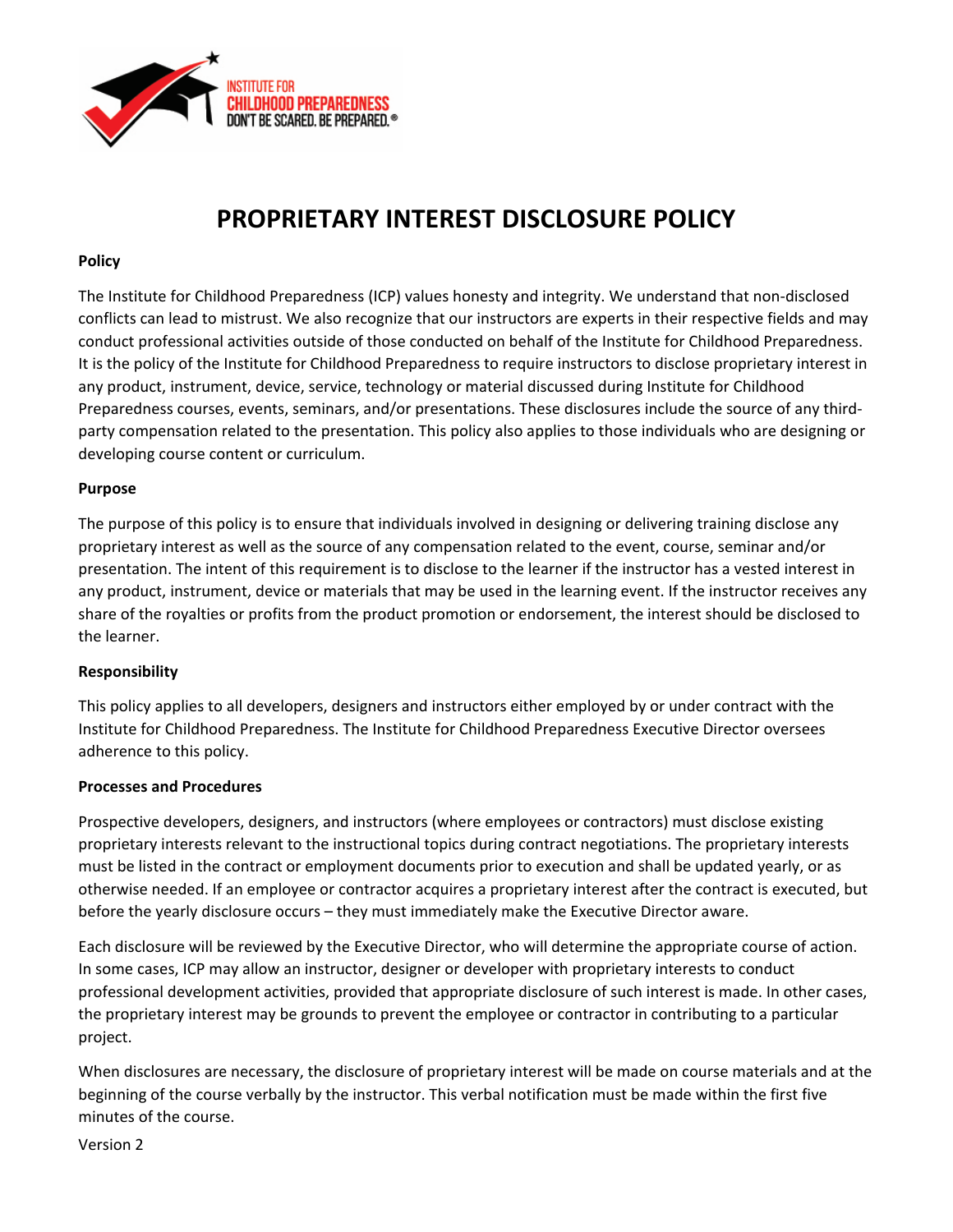Examples of appropriate documentation include a written statement distributed with handouts, or a statement included on one of the early slides in a slide presentation.

Each case will be reviewed on an individual basis and a course of action determined. For context, some examples of appropriate disclosures may be the following:

"The Instructor holds patent rights to the instrument"

"The Instructor has a financial interest in this instrument"

"The instructor is a consultant to the (name of Company)"

"The instructor owns more than 10% of stock in (name of Company)"

Employees or contractors with proprietary interest of any kind are required to refrain from product or service endorsements of any kind and shall agree not to advertise, promote, endorse or market their interest during educational instruction at any time.

# **Acknowledgement and Compliance**

No ICP employee or contractor may present or assist in presenting a CEU learning event until all pertinent proprietary interests have been disclosed. All employees and contractors must submit the Conflict of Interest Disclosure Form (provided below) prior to the beginning of their employment or contract. If it is not received, the employee or contractor shall not be allowed to work and will not receive any compensation. Additionally, all instructors must have a current signed Conflict of Interest Form submitted on an annual basis and also updated when any changes occur. Failure to comply may be considered grounds for disciplinary action in the case of employees, or contractual remedy in the case of contractors.

## **Acceptance and Retention**

The Institute for Childhood Preparedness Executive Director directly receives all form submission via info@childhoodpreparedness.org. The Executive Director is responsible for ensuring all Policy Acknowledgments are received in a timely manner and are current. The Executive Director is also responsible for electronic retention of all Policy Acknowledgements.

Revision History

| <b>Revision Number</b> | <b>Revision Date</b> | Author              | Approved by | <b>Effective Date</b> |
|------------------------|----------------------|---------------------|-------------|-----------------------|
|                        | December 12, 2019    | A Roszak            | A Roszak    | January 1 2020        |
|                        | November 16, 2020    | A Roszak / A Lowery | A Roszak    | December 1, 2020      |